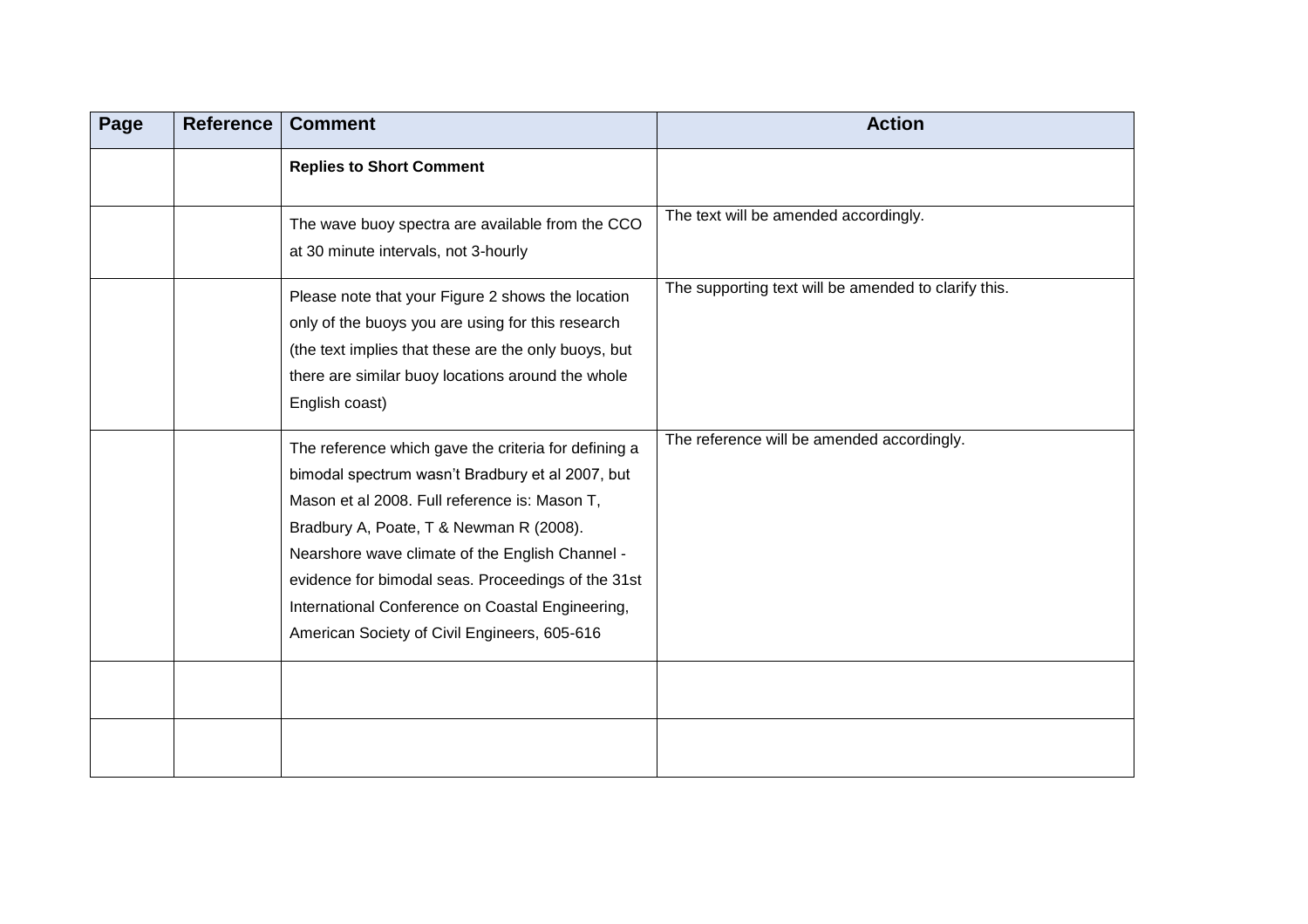|         |         | <b>Reviewer 1</b>                                                                                                                                                                                                                                                                                                                             |                                                                                                                                                                                                                                                                                                                                                                                                                                                                                                                       |
|---------|---------|-----------------------------------------------------------------------------------------------------------------------------------------------------------------------------------------------------------------------------------------------------------------------------------------------------------------------------------------------|-----------------------------------------------------------------------------------------------------------------------------------------------------------------------------------------------------------------------------------------------------------------------------------------------------------------------------------------------------------------------------------------------------------------------------------------------------------------------------------------------------------------------|
| General | General | This information is not enough to conclude that<br>these conditions determinate the severe damages<br>during the winter 2013/2014                                                                                                                                                                                                             | Thank you for the comment. We agree and do not claim this in our<br>conclusions. We argue that the bimodal conditions and their<br>unusual severity which take the conditions outside the realm of<br>empirical formulae used to design seawalls are a contributing<br>factor to the failure of the Dawlish sea wall. This is an aspect of<br>wave overtopping has not been analysed in this manner before.                                                                                                           |
| General | General | The coastal flooding is produced by the combination<br>of different marine dynamics (also storm surge and<br>astronomical tide)                                                                                                                                                                                                               | Yes. The text in the Introduction will be amended to clarify.                                                                                                                                                                                                                                                                                                                                                                                                                                                         |
|         |         | The previous configuration of the beach or the<br>coastal protection due to the sequence of storms<br>during that winter (the damages at the beginning of<br>February could be the result of accumulated ones)                                                                                                                                | Yes. The text in the Introduction will be amended to clarify.                                                                                                                                                                                                                                                                                                                                                                                                                                                         |
|         |         | It could be interesting to apply the overtopping<br>formulation (or a total water index) and compare the<br>evolution of these time series during 1st-9th of<br>February 2014 with the wave conditions and with<br>the sea level (storm surge and astronomical tide) to<br>analyze which is the percentage of influence of<br>each component. | While it would be possible to perform an analysis 'with and without'<br>surge, wave overtopping is a strongly nonlinear function of both<br>water level and wave conditions. While a simple linear<br>deconstruction is possible, any interpretation would be uncertain.<br>That being said, the empirical analysis performed in Section 6<br>covers this to some extent, although the problem of how to make<br>predictions when conditions lie outside the limits of validity of the<br>empirical formulae remains. |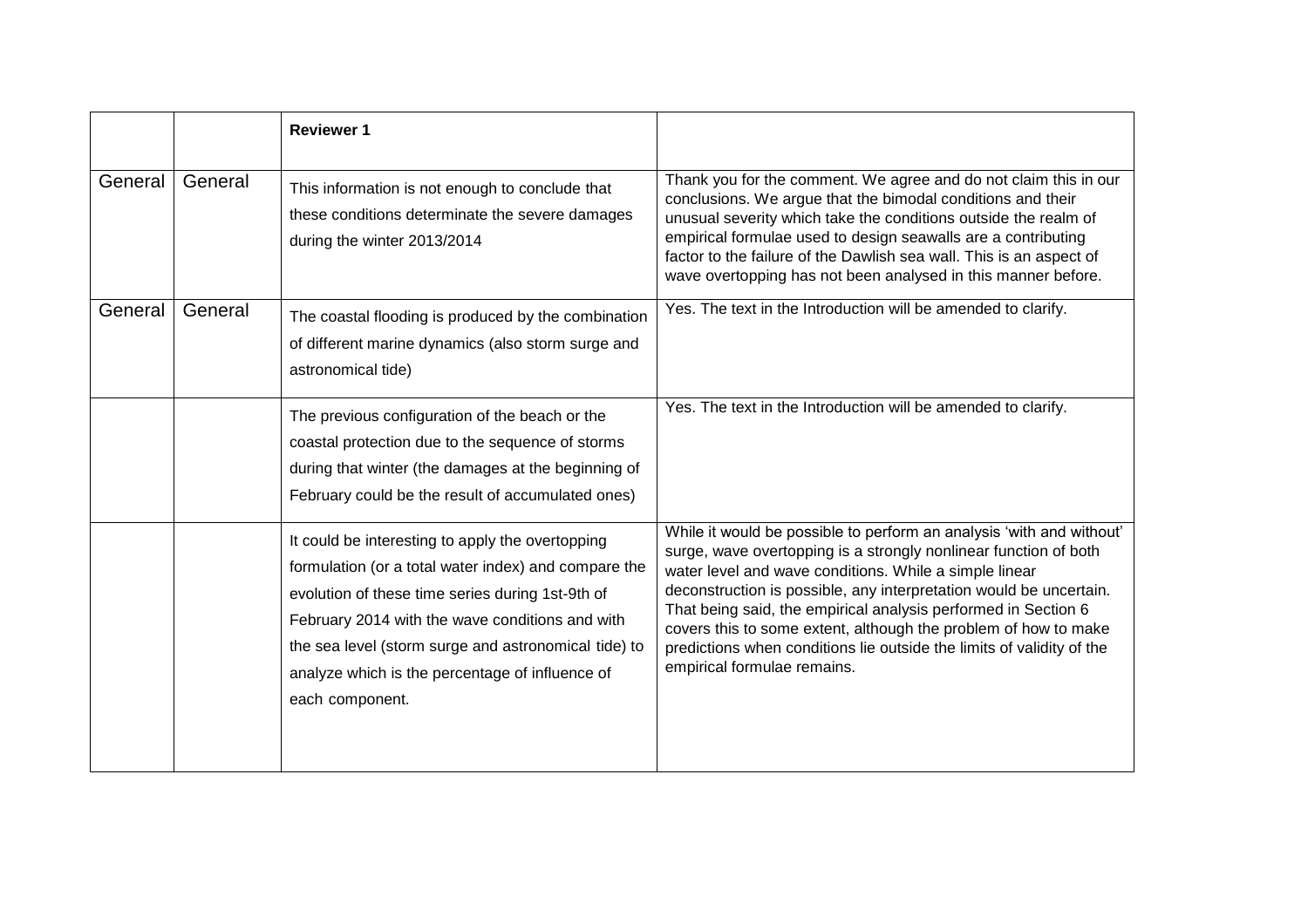| On the other hand, to be sure that bimodality<br>determinates the magnitude of the coastal flooding<br>event and the magnitude of the damage, this<br>analysis should be done for another storm events in<br>that area. | Our results suggest that bimodality is a contributory factor. An<br>exact analysis of its influence will require a suitable research<br>programme. We have analysed other storms, which indicate<br>similar trends to those shown in the paper. These additional<br>analyses may be found in the first author's PhD thesis, listed in the<br>References, and have not been included here for the sake of<br>brevity and clarity.                                                                                                                                                                                                                                                                                                                                                                                                                                                                                                                                                                                           |
|-------------------------------------------------------------------------------------------------------------------------------------------------------------------------------------------------------------------------|----------------------------------------------------------------------------------------------------------------------------------------------------------------------------------------------------------------------------------------------------------------------------------------------------------------------------------------------------------------------------------------------------------------------------------------------------------------------------------------------------------------------------------------------------------------------------------------------------------------------------------------------------------------------------------------------------------------------------------------------------------------------------------------------------------------------------------------------------------------------------------------------------------------------------------------------------------------------------------------------------------------------------|
| identifying the wave conditions outside the limits of<br>the parametric formulations does not prove how this<br>affects the results of the overtopping.                                                                 | Yes, this is true. However, the empirical formula has a strong<br>positive dependence between overtopping and the wave variables<br>(height and period). This, and physical consideration of the energy<br>contained in waves, would lead one to anticipate that waves<br>outside the limits with larger heights and larger periods would lead<br>to greater overtopping; but this has not yet been proven in<br>laboratory experiments.<br>Further, the paper was not aimed at answering this question but<br>rather to highlight the extreme wave conditions observed during<br>this period compared to other years and to raise the fact that these<br>recent storm conditions were outside the limits for empirical<br>formulae that are used to design seawalls, both in terms of their<br>wave height-period combination and that there spectra were<br>bimodal rather than unimodal. The analysis highlights that wave<br>conditions outside current parametric limits are possible in nature<br>and have occurred. |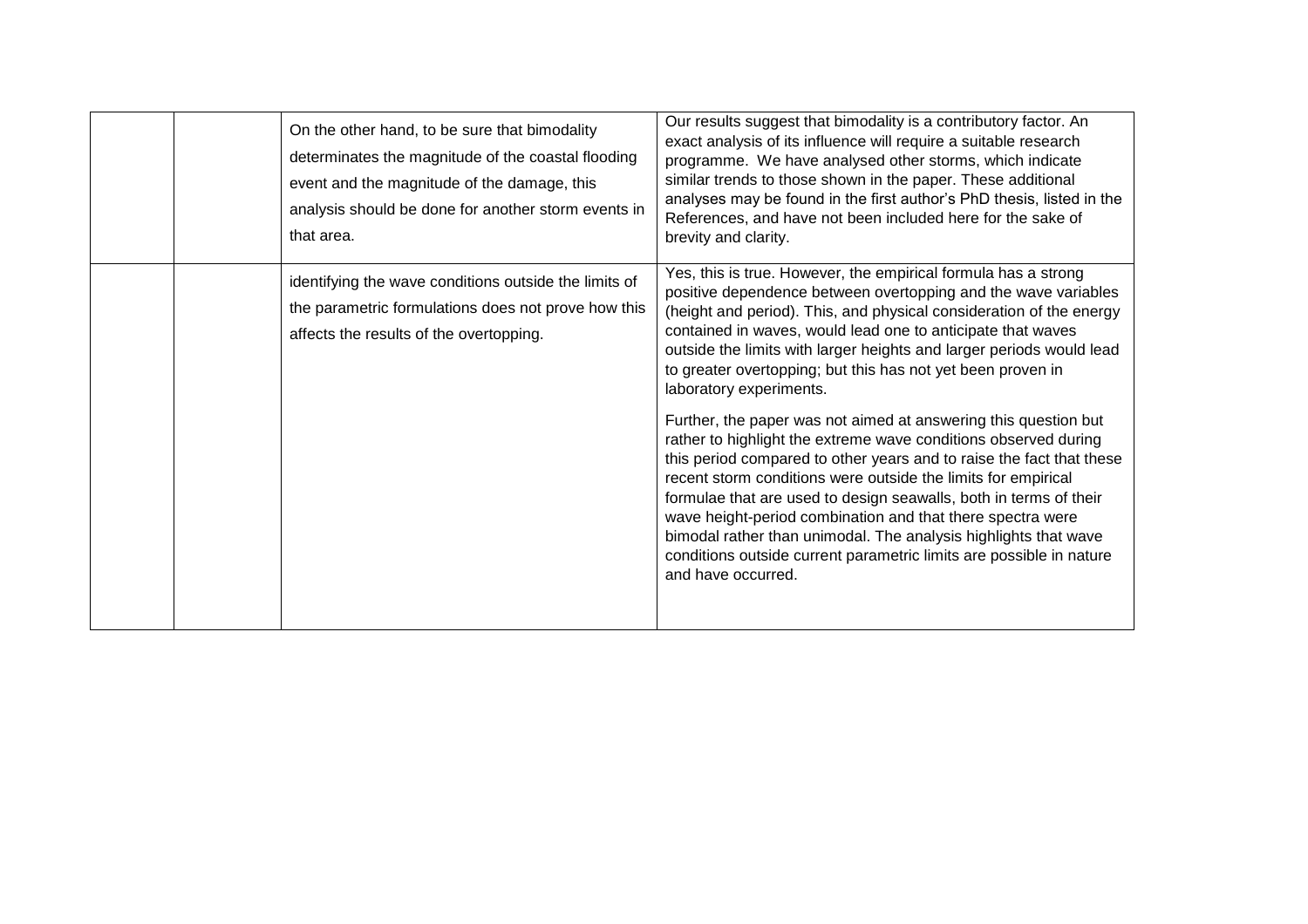| It might be interesting to compare the overtopping<br>component. |                        | magnitude for different extreme events if an<br>underestimation (or overestimation) is obtained due<br>to wave bimodality and/or a significant swell                                                                                                                 | We agree and this has been studied in detail in the first author's<br>PhD thesis. Including this here would take the discussion in the<br>paper well beyond its stated scope.                                                                                                                |
|------------------------------------------------------------------|------------------------|----------------------------------------------------------------------------------------------------------------------------------------------------------------------------------------------------------------------------------------------------------------------|----------------------------------------------------------------------------------------------------------------------------------------------------------------------------------------------------------------------------------------------------------------------------------------------|
|                                                                  |                        | Besides, it is not clear if wave conditions outside the<br>limits of applicability of empirical formulation<br>correspond with bimodality conditions.                                                                                                                | Yes, it is true that being outside the limits of applicability of the<br>empirical formulation does not necessarily imply bimodality.<br>However, for the storm conditions discussed in this paper the<br>conditions were all bimodal.                                                       |
| No.                                                              | <b>Location</b>        |                                                                                                                                                                                                                                                                      | <b>Action</b>                                                                                                                                                                                                                                                                                |
|                                                                  |                        | <b>Reviewer 2 (including supplement)</b>                                                                                                                                                                                                                             |                                                                                                                                                                                                                                                                                              |
| 1                                                                | Line 24                | Please include other scientific references confirming<br>this behaviour. Include the paper called<br>Computational Investigation of the Effects of Bimodal<br>Seas on Wave Overtopping by Thompson et al.<br>(2016).                                                 | Other references will be added                                                                                                                                                                                                                                                               |
| $\overline{2}$                                                   | Wave buoy data section | Please consider including a brief description of the<br>study area, and please include a description of the<br>general climate during the year. What about the Met<br>Office's network of Marine Automatic Weather<br>Stations (MAWS) consisting of 11 moored buoys? | We will include a brief description of the study<br>area and its characteristics. The MAWS is a<br>good source of wave information but the buoys<br>are located in deep water whereas the CCO<br>wave buoys are all in shallow water, which is<br>more relevant for the topic of this paper. |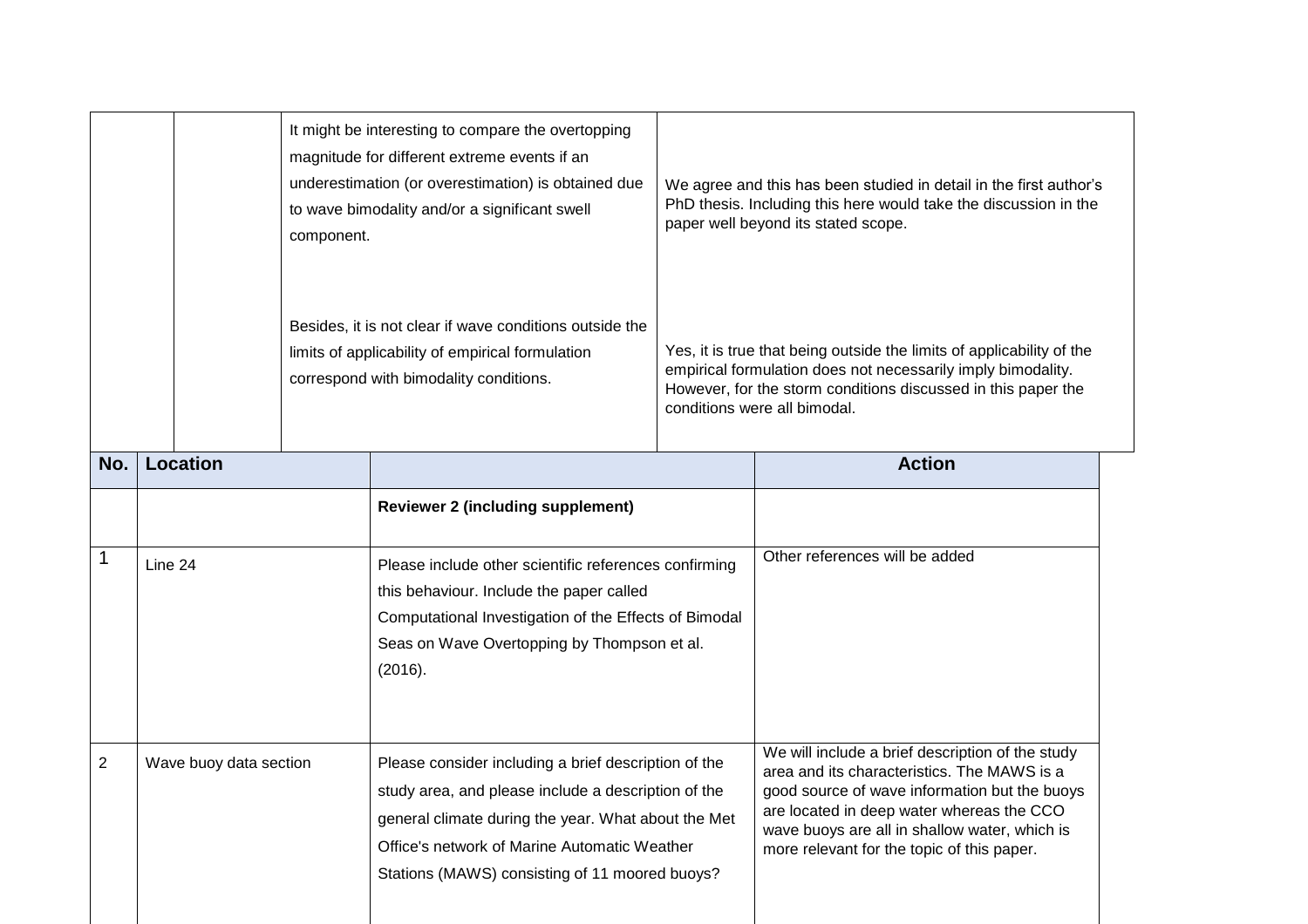|                |                                                                                                                                                                                                                                                           | detailed title that includes the research area. Please<br>describe more details about the spectrum<br>construction. Some instrumental buoys present<br>several drawbacks related with these estimations.<br>Please include the names of the buoys employed for<br>the main analysis in Looe Bay (Section 1), Dawlish<br>(Section 2) and Rustington (Section 3). | The requested buoy details will be included.<br>Details of spectrum construction are available<br>on the CCO website. We can provide the link or<br>include brief details in the revised manuscript.                                                                                                                                                                                                                                                                                                           |
|----------------|-----------------------------------------------------------------------------------------------------------------------------------------------------------------------------------------------------------------------------------------------------------|-----------------------------------------------------------------------------------------------------------------------------------------------------------------------------------------------------------------------------------------------------------------------------------------------------------------------------------------------------------------|----------------------------------------------------------------------------------------------------------------------------------------------------------------------------------------------------------------------------------------------------------------------------------------------------------------------------------------------------------------------------------------------------------------------------------------------------------------------------------------------------------------|
| $\overline{4}$ | Partitioning method                                                                                                                                                                                                                                       | Given the possible differences between the<br>partitioning methods, please explain why you not did<br>use other partitioning methods.                                                                                                                                                                                                                           | There are many methods proposed in the<br>literature. To be consistent with the coastal<br>engineering literature we chose the method<br>used by the CCO. We can include this<br>explanation in the revised manuscript.                                                                                                                                                                                                                                                                                        |
| 5              | Text: "The method does not<br>classify multi-peak spectra<br>(more than two peaks). If the<br>algorithm is unable to choose a<br>suitable separation frequency,<br>the spectrum is flagged and<br>the separation frequency<br>chosen manually (by eye). " | Given these drawbacks why were other methods not<br>tested?                                                                                                                                                                                                                                                                                                     | There are two reasons:<br>At present most coastal engineering<br>1)<br>sea defence design formulae for<br>random wave conditions use or<br>assume a unimodal spectrum as<br>default. Considering a bimodal<br>spectrum is a substantial conceptual<br>shift. Proposing a multi-modal<br>spectrum would be considered an<br>unnecessary over-complication by<br>many practitioners;<br>We are interested primarily in the<br>2)<br>binary categorisation of the wave<br>conditions into 'wind sea' and 'swell'. |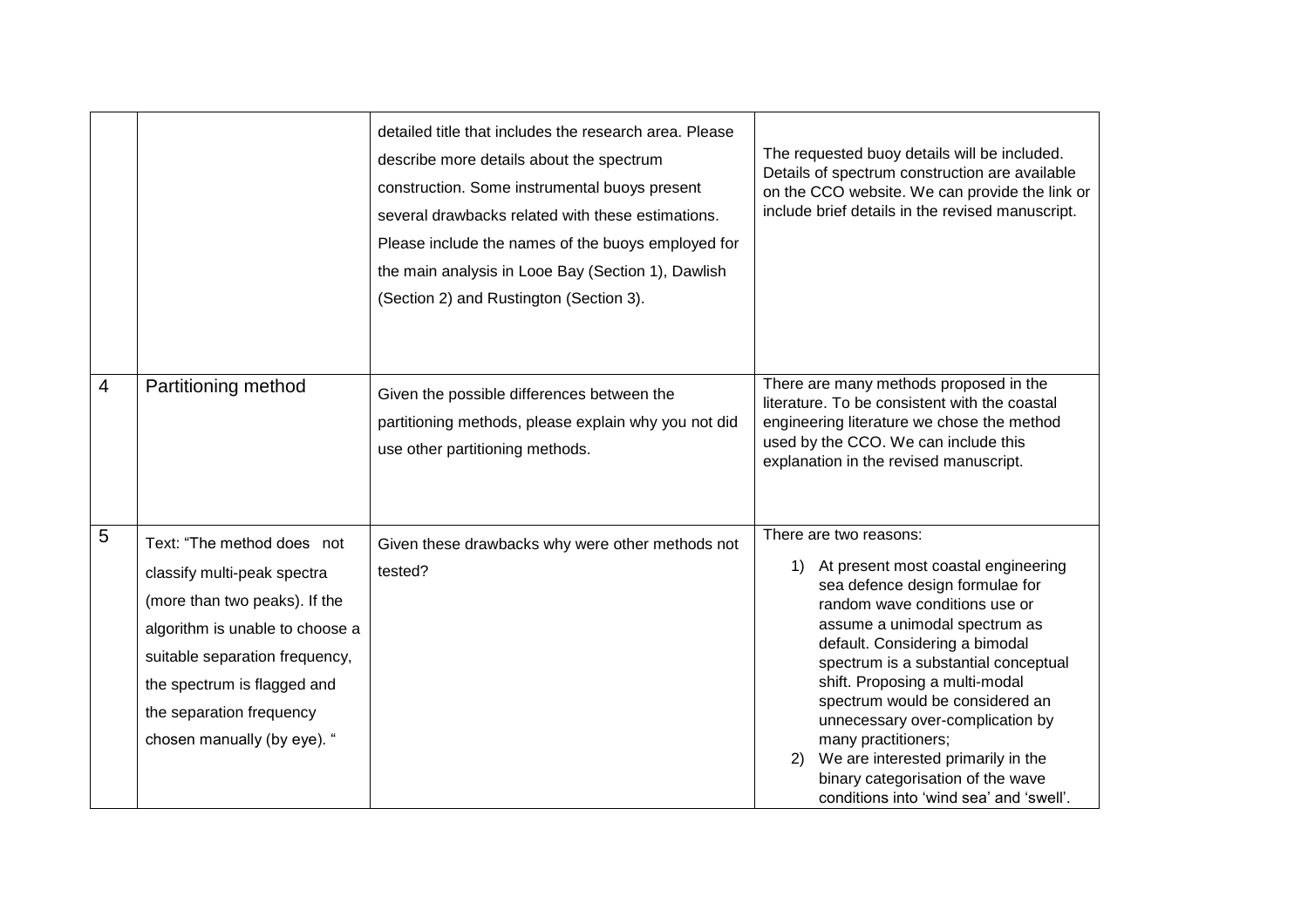|                 |                                                                                                                                                                                               |                                                                                                                                       | We have chosen to use a similar<br>method to that proposed by the CCO,<br>which is widely recognised within the<br>coastal science and engineering<br>communities. This provides<br>consistency in the analysis of the raw<br>data. |
|-----------------|-----------------------------------------------------------------------------------------------------------------------------------------------------------------------------------------------|---------------------------------------------------------------------------------------------------------------------------------------|-------------------------------------------------------------------------------------------------------------------------------------------------------------------------------------------------------------------------------------|
| $6\phantom{1}6$ | Figure 3                                                                                                                                                                                      | Please include the energy spectrum units (m2/Hz)                                                                                      | This will be added to the figure                                                                                                                                                                                                    |
| $\overline{7}$  | Title 3 Winter 2013/2014                                                                                                                                                                      | Please consider having a more clear title for this<br>section, e.g. Description of climatology during the<br>2013/2014 winter season. | We will change the title to:<br>" Description of climatology during the<br>2013/2014 winter season."                                                                                                                                |
| 8               | Text: The purpose of providing<br>Table 4 in this data analysis is<br>to highlight the overall<br>contribution coastal flooding<br>played to the total damage<br>caused by the winter storms. | This is the main reason why the climate must be<br>explained briefly in the study area section proposed.                              | A brief description will be included as per<br>comment (2) above.                                                                                                                                                                   |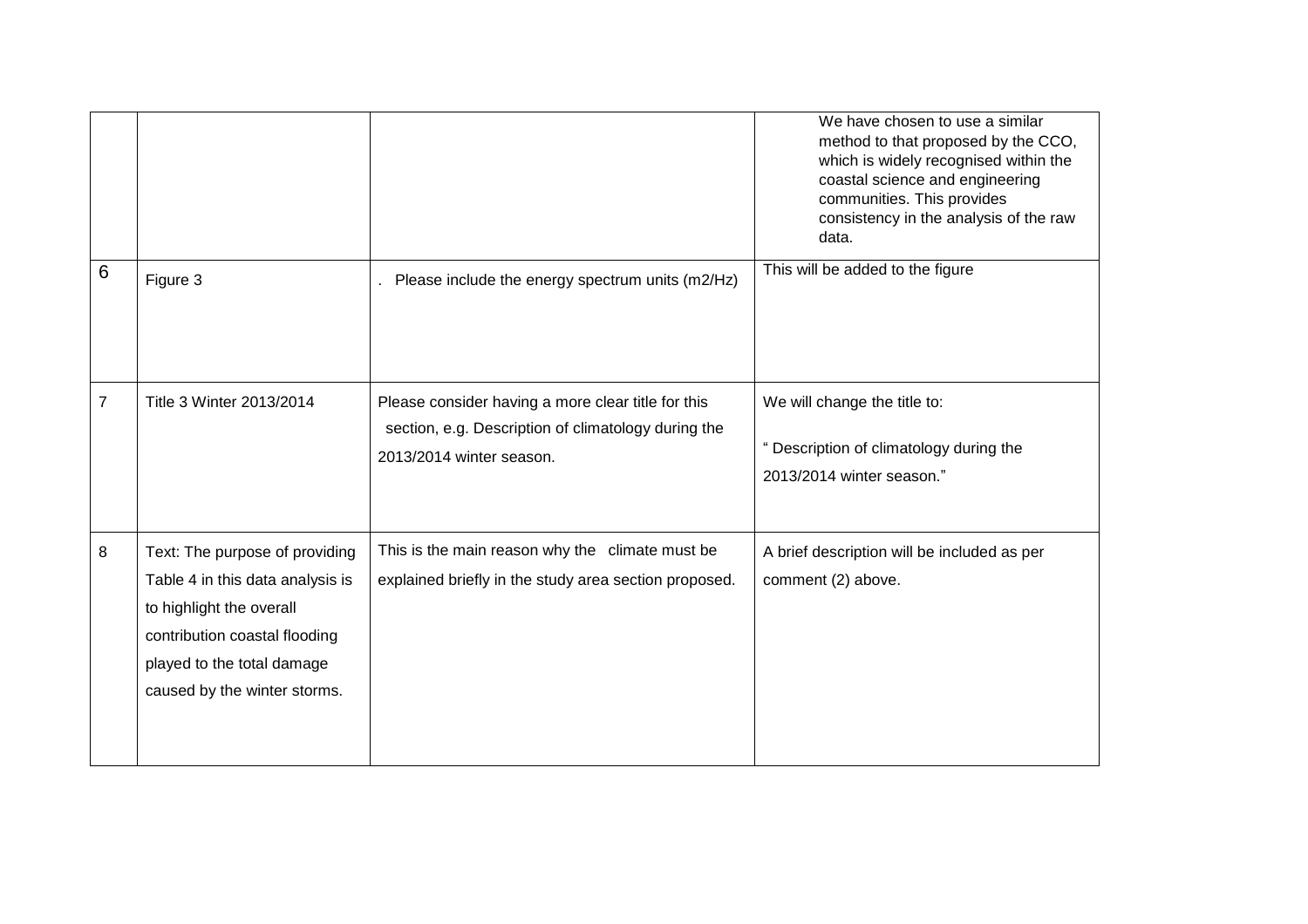| 9  | text: Significant wave height<br>and energy content. | Please explain the concept employed for energy<br>content. The connection between Psc and energy<br>content is not clear. Please explain the exact<br>definition of energy content.                                                                                                                                                                                                                                                                                             | Energy content is the integral of the energy<br>spectrum over frequency. We will add the<br>definition of 'energy content' and expand the<br>explanation of Psc. |
|----|------------------------------------------------------|---------------------------------------------------------------------------------------------------------------------------------------------------------------------------------------------------------------------------------------------------------------------------------------------------------------------------------------------------------------------------------------------------------------------------------------------------------------------------------|------------------------------------------------------------------------------------------------------------------------------------------------------------------|
| 10 | General                                              | Please include in the Figures all the places<br>mentioned throughout<br>the paper.                                                                                                                                                                                                                                                                                                                                                                                              | We will add these in the revised manuscript.                                                                                                                     |
| 11 | Figure 4                                             | Please improve the quality of this figure. Try to add<br>the coordinates in latitude and longitude. Please try<br>to edit the original Synoptic chart to increase the<br>quality of the coastline using another color or line<br>style. Please add the bottom boarder line of the<br>figure. Is possible to add the evolution of the storm<br>toward the research area for different dates? See the<br>following link as an example.<br>http://www.mwis.org.uk/synoptic-charts. | We plan to replace the existing figure with an<br>alternative which should answer these queries.                                                                 |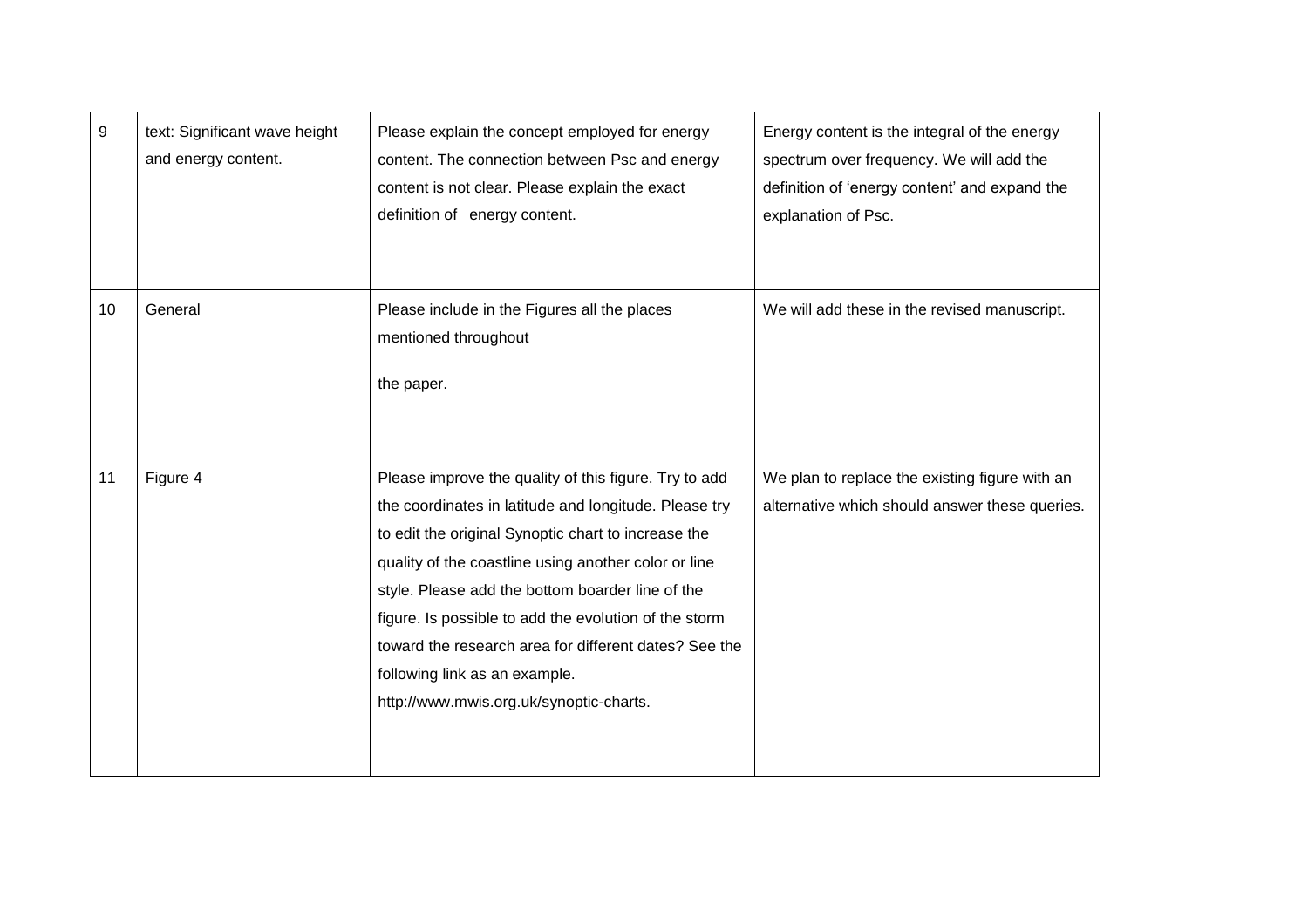| 12 | In Section 1, Hm0<br>Text:<br>increases slightly with the<br>arrival of the storm.                                                                                                                                               | Please clarify this analysis. The exact date of this<br>analysis is not clear. A joint analysis of storm track<br>information and wave parameters must be performed<br>clearly.                                                                                                                                                                                                                                                                                             | We will provide additional information to<br>answer this query. In particular, more<br>information on the storm track and the<br>progression of the storm over time. (This also<br>meets some of the requests in Item (13). |
|----|----------------------------------------------------------------------------------------------------------------------------------------------------------------------------------------------------------------------------------|-----------------------------------------------------------------------------------------------------------------------------------------------------------------------------------------------------------------------------------------------------------------------------------------------------------------------------------------------------------------------------------------------------------------------------------------------------------------------------|-----------------------------------------------------------------------------------------------------------------------------------------------------------------------------------------------------------------------------|
| 13 | Text: unrealistically large<br>wave heights are detected<br>from the 5th February in<br>Section 1                                                                                                                                | Please discuss the reason why this behavior<br>(Unrealistically large wave heights) is not observed in<br>the Perranporth location. I suggest including<br>information about the track of the storm and some<br>directional information about the ocean waves. The<br>direction of the swell pattern traveling toward the<br>research area can be very important for wave<br>evolution through time. The evolution of storm<br>direction can help to explain this behavior. | We will expand the discussion to provide the<br>explanation required which will include some<br>extra figures and analysis.                                                                                                 |
| 14 | Porthleven experienced the<br>greatest increase in energy<br>content during the first day of<br>the storm, 3rd February. The<br>buoy at Perranporth detected<br>the largest increase in energy<br>content on the second day, 4th | with a low value when compared to Porthleven. Try<br>to discuss the relationship with the buoy location.                                                                                                                                                                                                                                                                                                                                                                    | We will include some discussion of this based<br>around the differences in wave direction in the<br>two locations and the influence of the nearby<br>coastline.                                                             |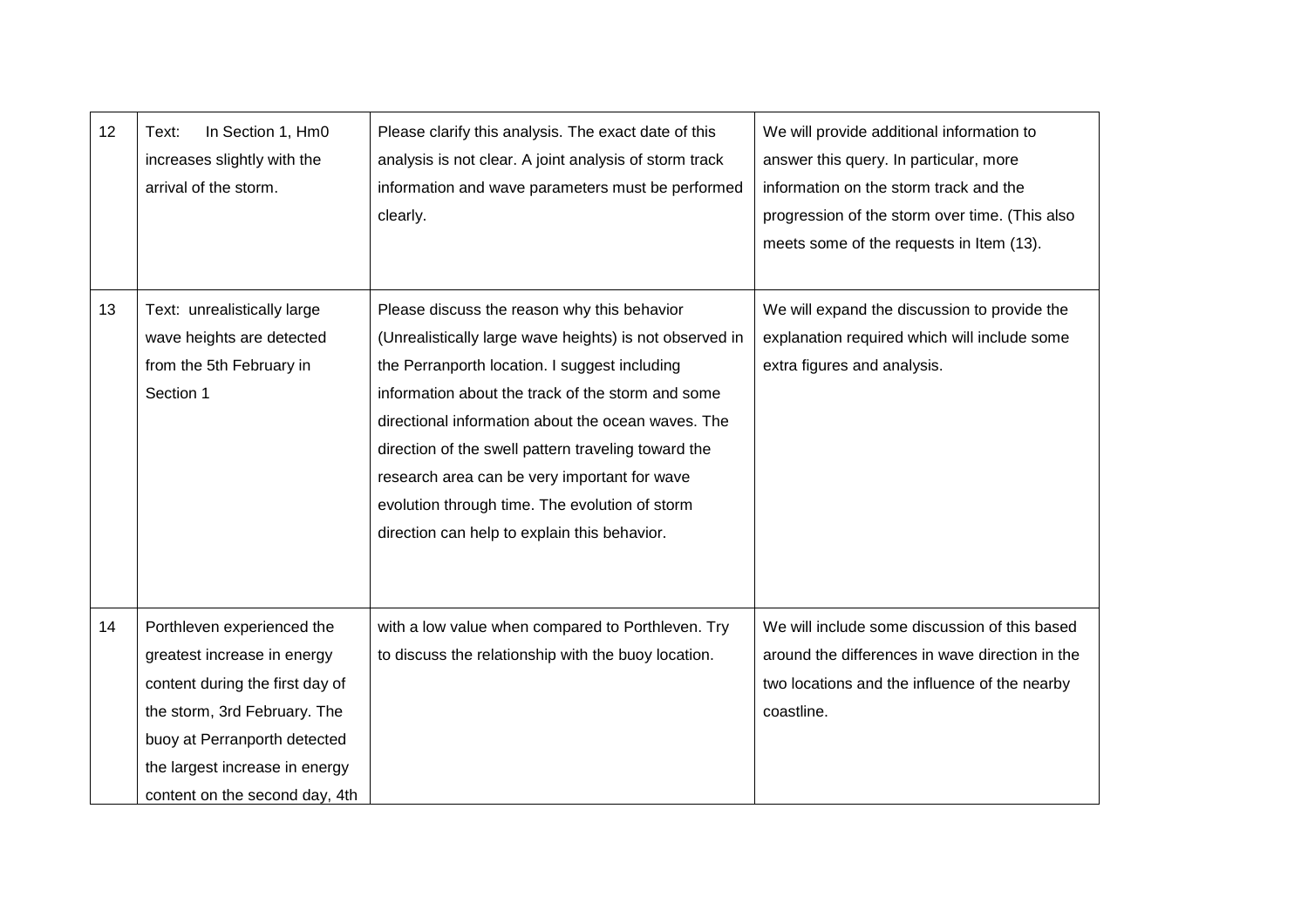|    | February.                        |                                                      |                                                  |
|----|----------------------------------|------------------------------------------------------|--------------------------------------------------|
|    |                                  |                                                      |                                                  |
|    |                                  |                                                      |                                                  |
| 15 | Text: Perranporth wave buoy      | This is one of the most important topics. For that   | It was not the purpose of the paper to provide a |
|    | is the only buoy located on the  | reason, the quality of the discussion could be       | spatial analysis of the storm impacts along the  |
|    | northern tip of the south-west.  | increased if a pattern of the spatial wave and storm | coast of Cornwall and Devon, or why two          |
|    | The location explains the        | evolution could be included in the paper. This would | specific locations might experience different    |
|    | observed differences in          | help to understand wave transformation toward the    | wave conditions from one another. The request    |
|    | conditions and is the only       | research area (other physical processes can be       | goes beyond the scope of the paper. However,     |
|    | location that detected a         | explained better).                                   | we propose to add an analysis of wave            |
|    | continued increase in wave       |                                                      | direction for Section 1 and Section 2 to provide |
|    | height and period on the         |                                                      | some description of the spatial development of   |
|    | second day of the storm. The     |                                                      | the wave conditions during the storm.            |
|    | results for Section 1 suggest    |                                                      |                                                  |
|    | locations along the northern tip |                                                      |                                                  |
|    | of the south-west coast are      |                                                      |                                                  |
|    | more exposed to severe and       |                                                      |                                                  |
|    | prolonged wave conditions        |                                                      |                                                  |
|    | generated by storms with a       |                                                      |                                                  |
|    | track similar to the one in this |                                                      |                                                  |
|    | period.                          |                                                      |                                                  |
|    |                                  |                                                      |                                                  |
|    |                                  |                                                      |                                                  |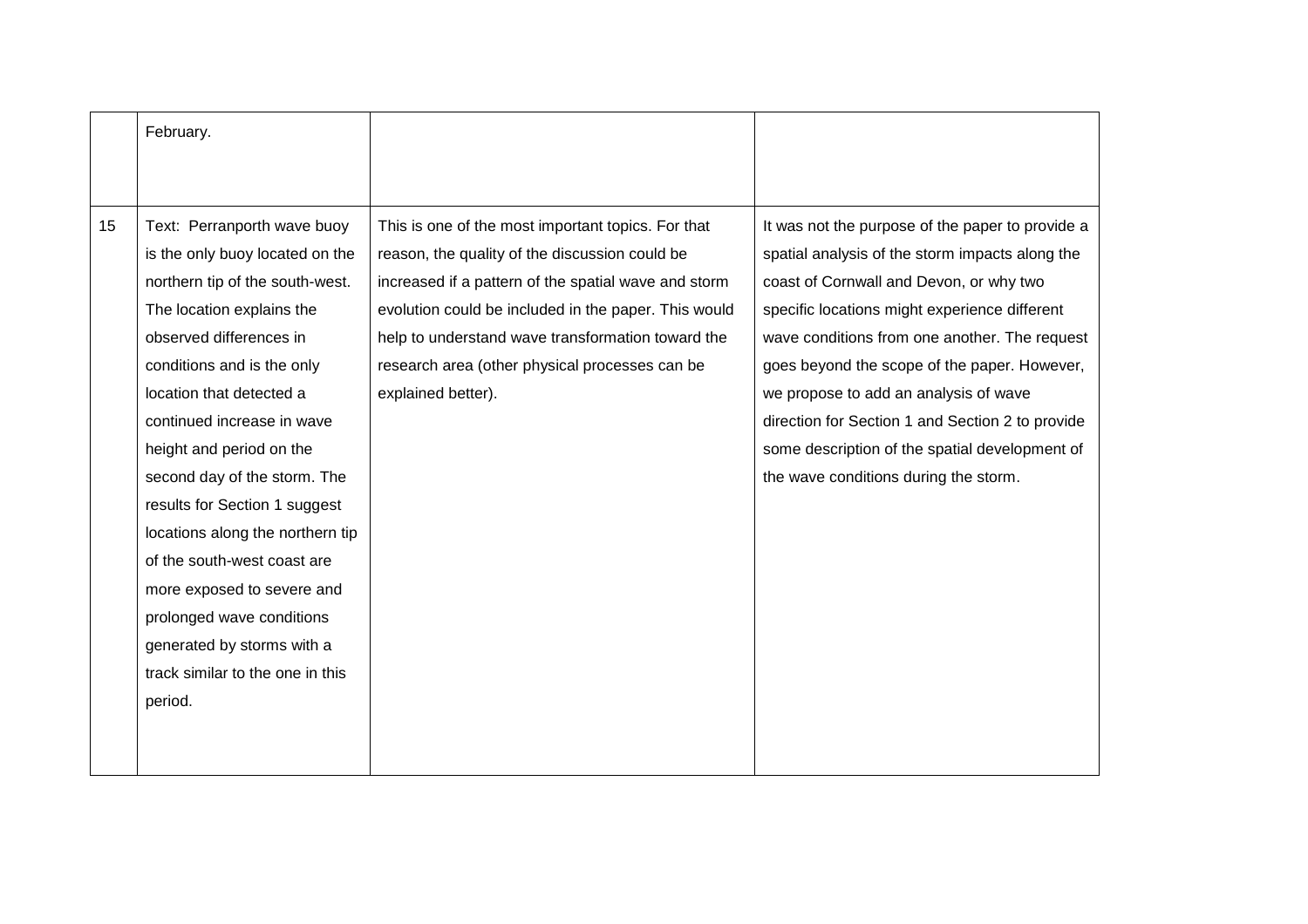| 16 | Text: Extensive damage<br>occurred in Section 2 at<br>Dawlish during this storm<br>period, where key railway<br>protection infrastructure along<br>the beach collapsed on the<br>evening of 3 rd and night of 4th<br>February. | Is it possible to include some damage photographs?<br>During this event strong winds were observed, so<br>please consider including some wind patterns<br>(scatterometers could be a good option). | Yes, we will include photographs of the Dawish<br>sea wall damage. We will also include<br>information on winds. (See also response to<br>Item 19). |
|----|--------------------------------------------------------------------------------------------------------------------------------------------------------------------------------------------------------------------------------|----------------------------------------------------------------------------------------------------------------------------------------------------------------------------------------------------|-----------------------------------------------------------------------------------------------------------------------------------------------------|
| 17 | Text: in the days leading up to<br>the collapse, high peak wave<br>periods (9 s - 20 s) and swell<br>components (35%-25 45%) are<br>observed.                                                                                  | Please consider putting "were".                                                                                                                                                                    | Yes, ok.                                                                                                                                            |
| 18 | Text: ibley et al., (2015)<br>suggested that it was the<br>south-southeast wind<br>generated waves in the<br><b>English Channel</b>                                                                                            | Please consider putting the name of the channel in<br>Figure 1.                                                                                                                                    | We will add 'English Channel' to Figure 1.                                                                                                          |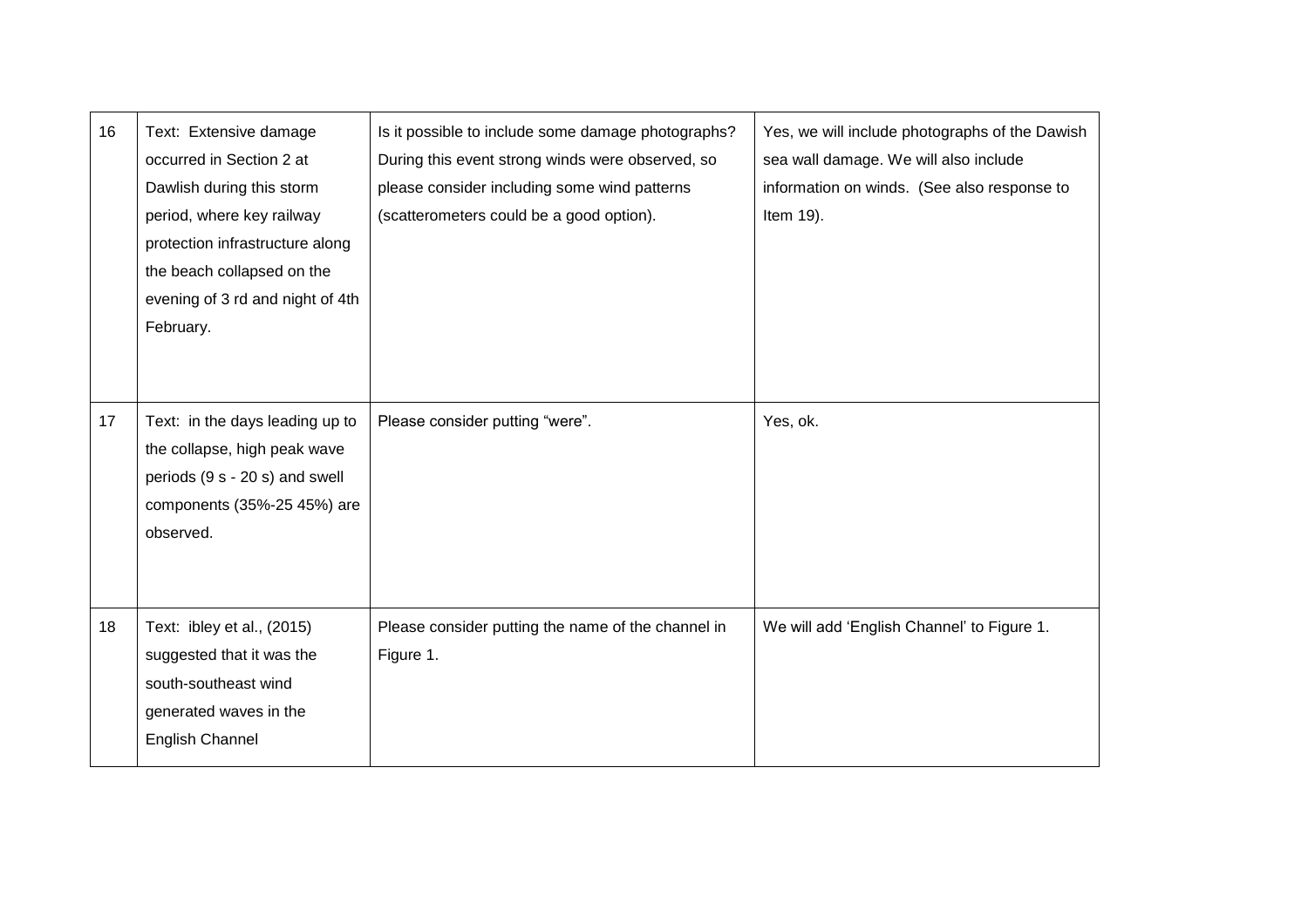| 19 | text: A reason for the decrease<br>in Psc could be associated<br>with the arrival of the storm<br>and strong local winds creating<br>locally generated wind waves<br>with high energy. | If the local wind waves are very important, please<br>consider including some information about local wind<br>(magnitude, direction, spatial maps, among others).                                                                 | See also Item (16). We will include a<br>description of the wind conditions. If space<br>permits we can also add the progression of<br>peak wind speed and direction at various<br>locations along southwest. |
|----|----------------------------------------------------------------------------------------------------------------------------------------------------------------------------------------|-----------------------------------------------------------------------------------------------------------------------------------------------------------------------------------------------------------------------------------|---------------------------------------------------------------------------------------------------------------------------------------------------------------------------------------------------------------|
| 20 | Figures 5, 6 and 7                                                                                                                                                                     | Please increase the quality of these Figures. As the y<br>axis is too narrow, it is difficult to read the values.<br>Some values look incomplete (cut off at the top of the<br>figure). Discuss the evolution using exact values. | The figure quality will be improved in a revision.                                                                                                                                                            |
| 21 |                                                                                                                                                                                        | Have you considered showing the evolution of the<br>unidirectional spectrum by showing the evolution of<br>the sea and swell simultaneously through time?.                                                                        | This could be shown as an animation of the<br>energy spectrum. We will consider whether it<br>would be possible to construct this to add as<br>online supplementary material from the CCO<br>data.            |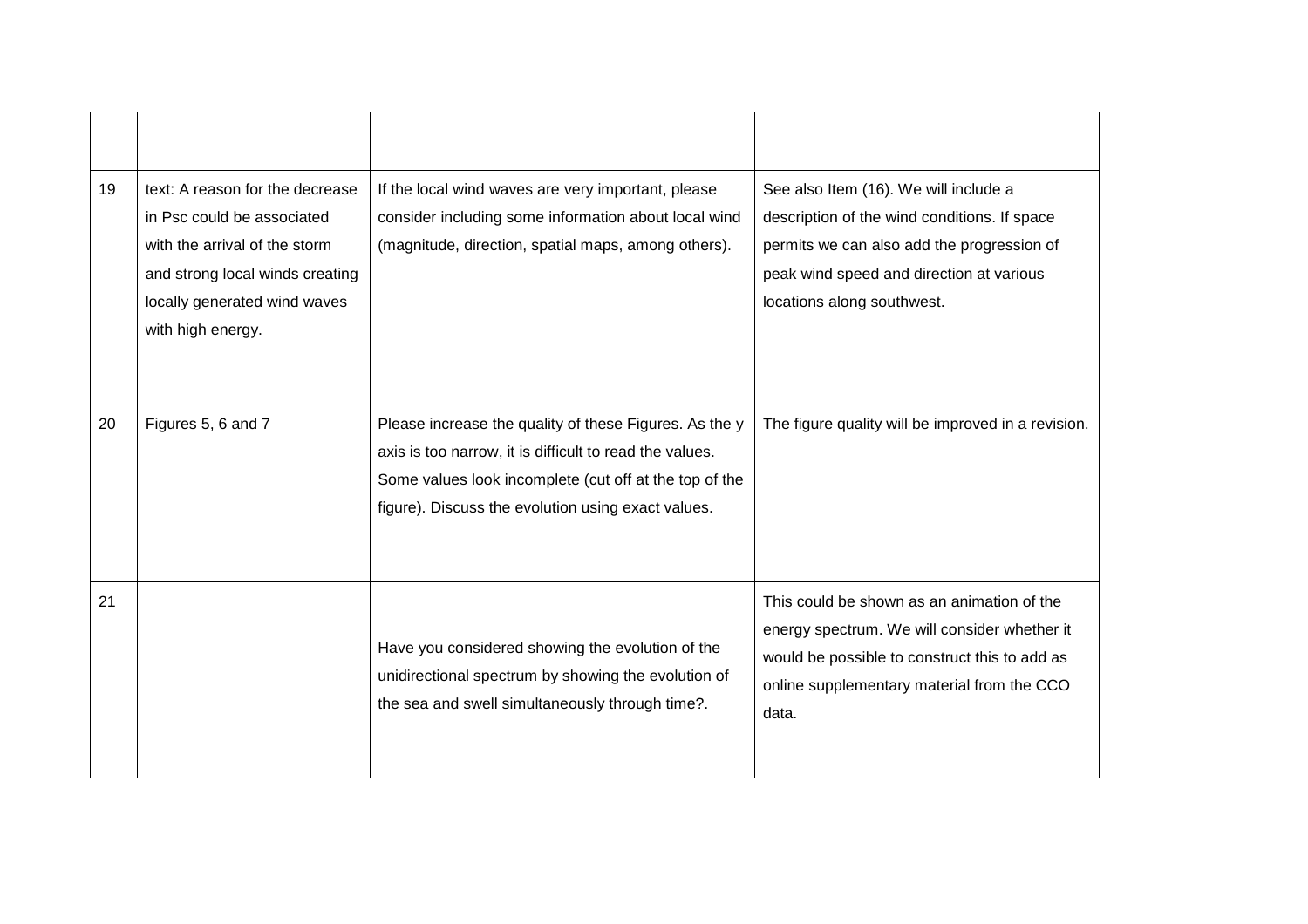| 22 | Historical comparison                                                                                         | Explain why these months were selected for the                                                                                                                                                                                                                                                                                        | We will add an explanation for the choice of                                                                                    |
|----|---------------------------------------------------------------------------------------------------------------|---------------------------------------------------------------------------------------------------------------------------------------------------------------------------------------------------------------------------------------------------------------------------------------------------------------------------------------|---------------------------------------------------------------------------------------------------------------------------------|
|    |                                                                                                               | analysis. This topic supports the importance of a<br>study area section when the main climatological<br>aspects in the research area must be discussed. A<br>discussion of the annual cycle or stormy season<br>during the year can be helpful. The estimation of the<br>Psc during the month is not clear, please explain<br>better. | months, brief description of the climatological<br>characteristics at the site and further details of<br>the estimation of Psc. |
| 23 | text: Bimodality during the<br>winter period of 2013/2014<br>was frequent for both Dawlish<br>and Rustington. | Looe bay has similar behavior; please consider<br>including it in the analysis.                                                                                                                                                                                                                                                       | We will include a discussion of conditions in<br>Looe Bay.                                                                      |
| 24 | text: Rustington, located in<br>Section 3 and in the south-east<br>UK could be considered to be               | This confirms the importance of using an ocean wave<br>model like SWAN or WWIII to model the spatial                                                                                                                                                                                                                                  | The authors thank for the reviewer for<br>suggesting this, it would indeed be an<br>interesting modelling study. The hypothesis |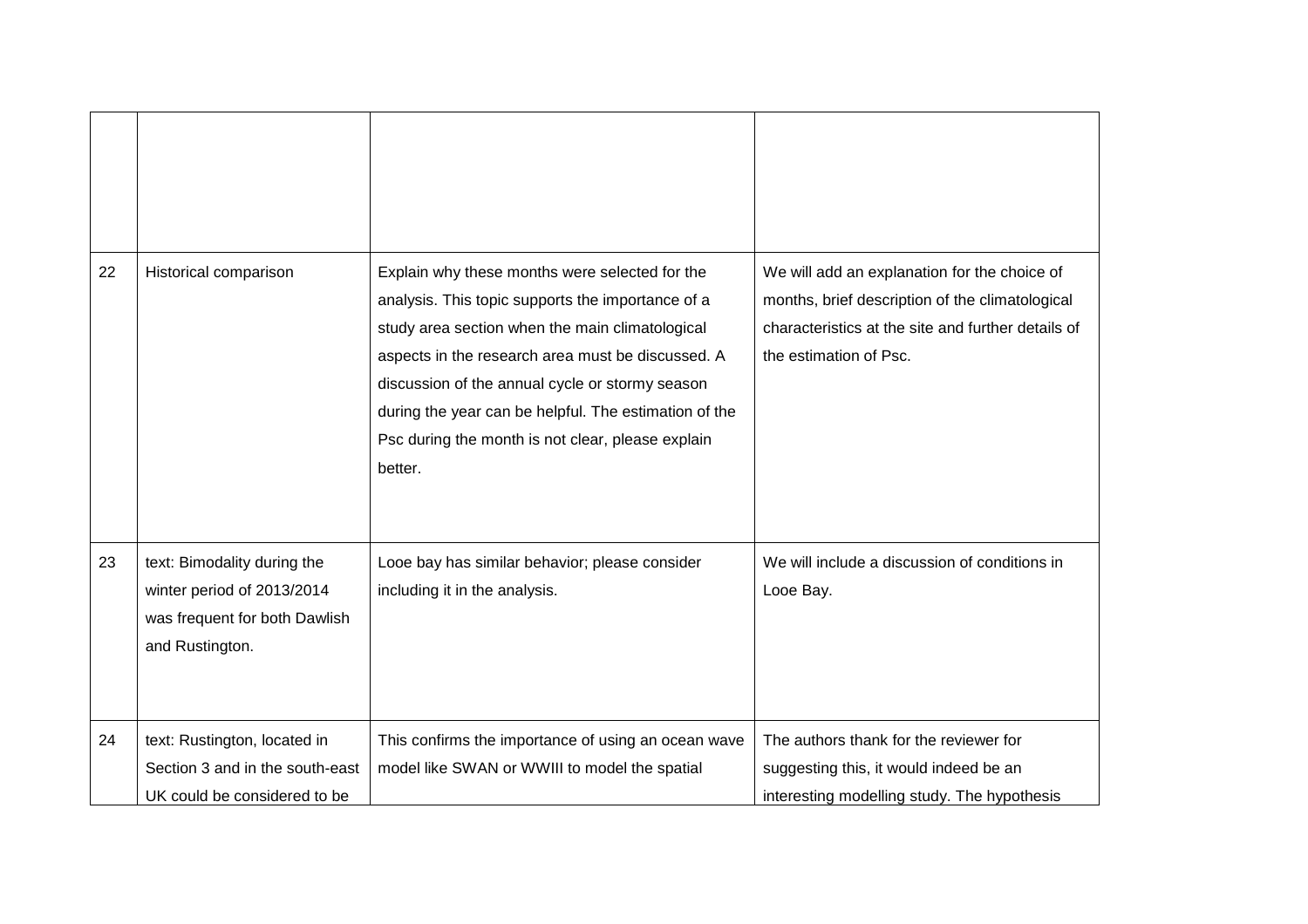|    | less likely to be subjected to<br>swell as its location further<br>east in the English Channel<br>provides greater opportunity<br>for swell waves to be refracted<br>and diffracted towards the<br>shore before penetrating<br>further up the Channel. | behavior of the wind waves during these dates.                                                                                                                                                                                                                                                                                                                                                                                                                                                                                                                                              | about the extent of significant swell penetration<br>up the English Channel has already been made<br>by Mason et al (2008) on the basis of analysing<br>the measurements so we do not feel that<br>including a detailed modelling study here is<br>justified. Our analysis provides additional<br>support to Mason et al's hypothesis and we will<br>include a reference to this in a revision.                                                                                                                                                                                                                                                                           |
|----|--------------------------------------------------------------------------------------------------------------------------------------------------------------------------------------------------------------------------------------------------------|---------------------------------------------------------------------------------------------------------------------------------------------------------------------------------------------------------------------------------------------------------------------------------------------------------------------------------------------------------------------------------------------------------------------------------------------------------------------------------------------------------------------------------------------------------------------------------------------|---------------------------------------------------------------------------------------------------------------------------------------------------------------------------------------------------------------------------------------------------------------------------------------------------------------------------------------------------------------------------------------------------------------------------------------------------------------------------------------------------------------------------------------------------------------------------------------------------------------------------------------------------------------------------|
|    |                                                                                                                                                                                                                                                        |                                                                                                                                                                                                                                                                                                                                                                                                                                                                                                                                                                                             |                                                                                                                                                                                                                                                                                                                                                                                                                                                                                                                                                                                                                                                                           |
| 25 | text: Bimodality during the<br>winter period of 2013/2014<br>was frequent for both Dawlish<br>and Rustington                                                                                                                                           | Please try to connect the fact that for Dawlish the<br>highest percentage of bimodality was observed<br>during February 2013/2014 when compared with the<br>other years and the fact that the sea wall collapsed<br>during this month. A technical discussion could be<br>very useful. Why does bimodality increase the failure<br>probability? Looe bay has similar behavior; please<br>consider including it in the analysis. The connection<br>between bimodality and failure probability is not<br>clear. Is there other evidence of bimodality and the<br>failure of other structures? | A discussion along the following lines will be<br>added. Previous laboratory studies (by HR<br>Wallingford) have indicated that the empirical<br>formulae underestimate overtopping if the<br>waves have a bimodal spectrum rather than a<br>unimodal one. This, together with the high<br>percentage of bimodality during the Feb 13/14<br>storm means that overtopping was likely to be<br>high, and higher than expected by designers of<br>the seawall and flood warning operations<br>managers whose forecasts are based on<br>methods assuming a unimodal wave spectrum.<br>Excessive wave overtopping has been linked to<br>damage to structural damage, (e.g. the |